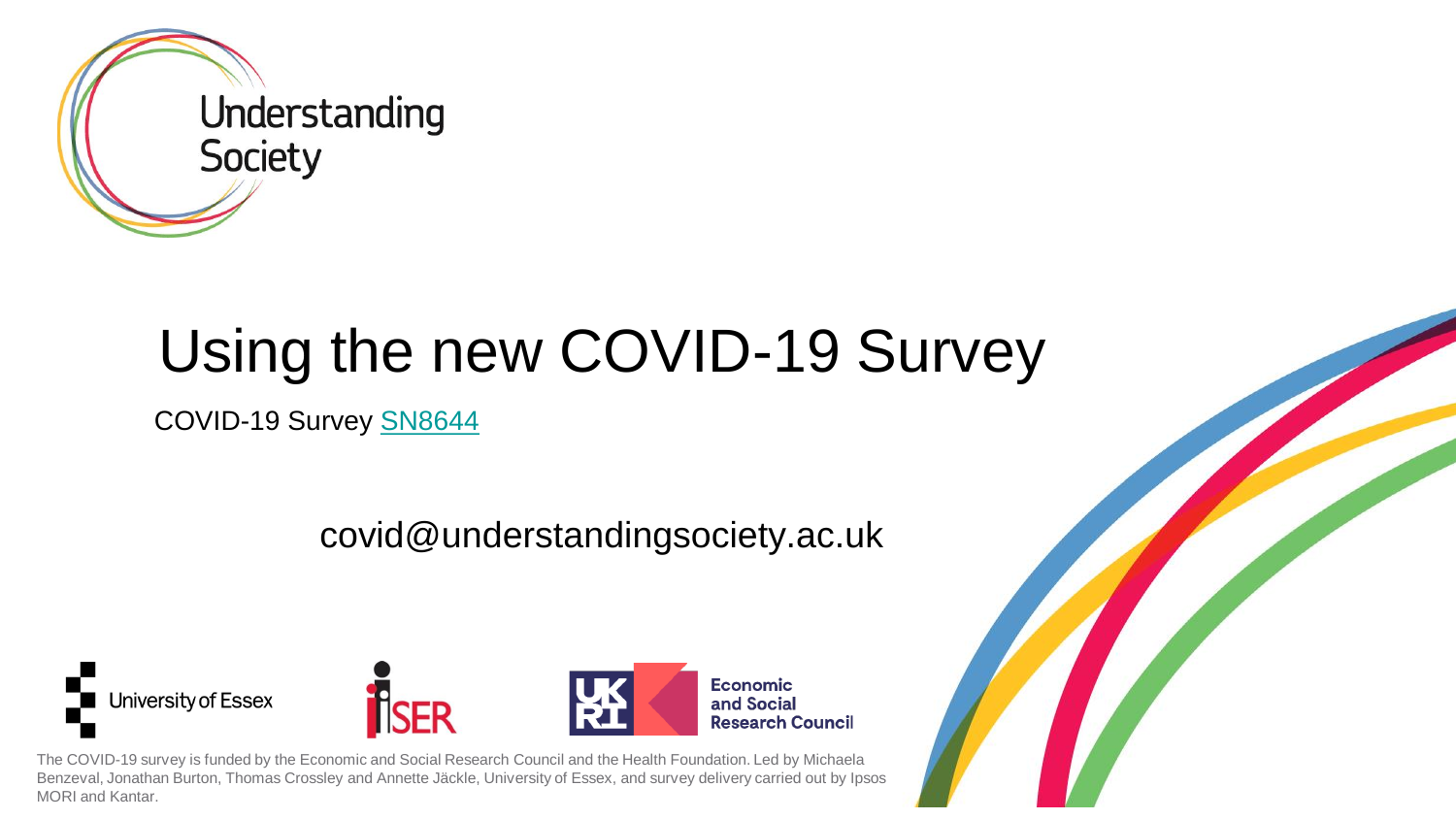# **COVID-19 in a nutshell**



- Started in April 2020
- From May 2020 open call for questions
- 20 min questionnaire [https://www.understandingsociety.ac.uk/documentation/covid-](https://www.understandingsociety.ac.uk/documentation/covid-19/user-guide)19/user-guide
- April, May, June, July, x, Sept, x, Nov Web survey
- May (planned for Nov) Telephone survey
- Sample: 16+, youth self-completion questionnaire in July (planned for Nov)
- Data released monthly, then bi-monthly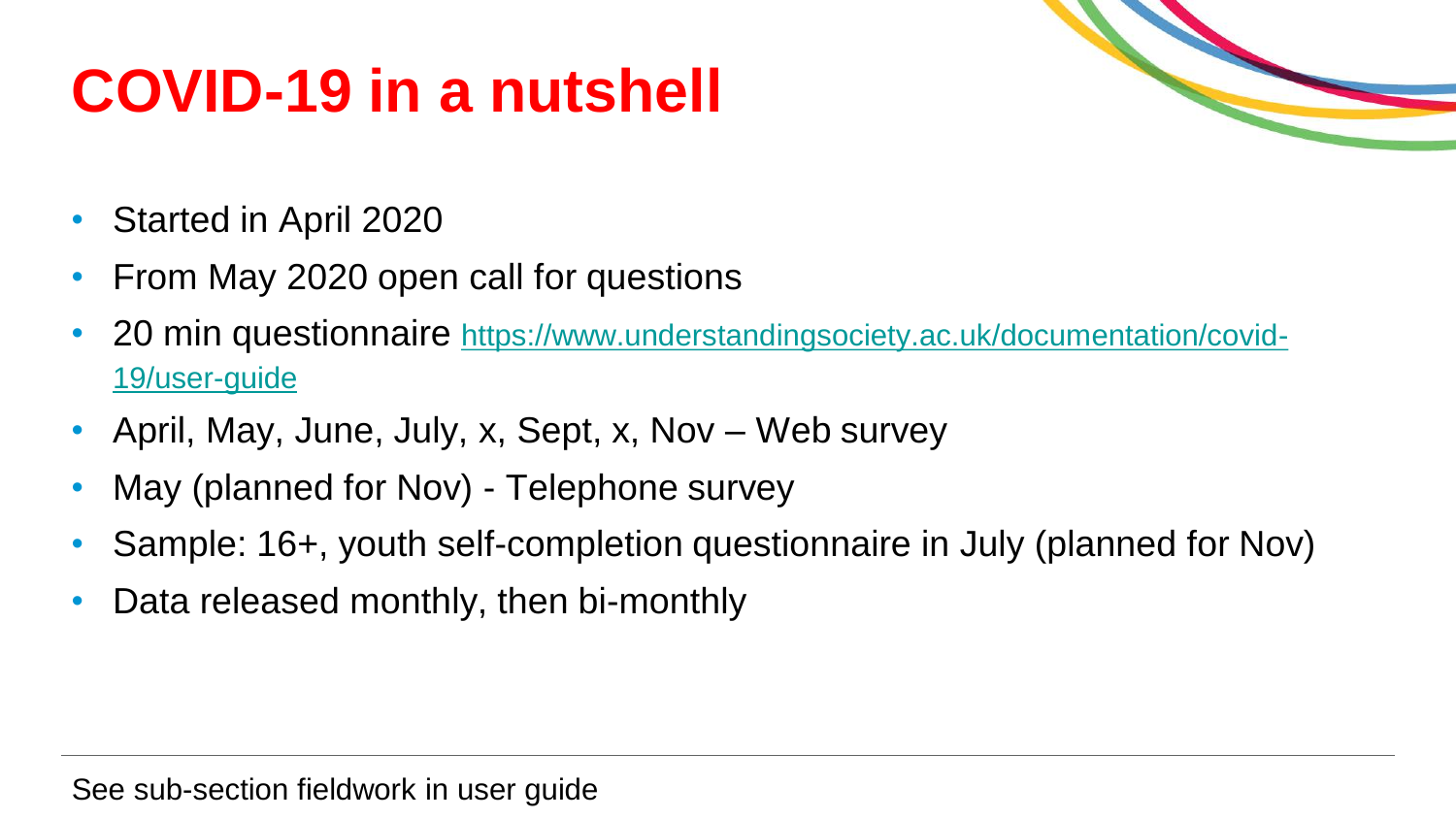### **COVID-19 data**



- **Sample** file: information about the fieldwork
- Survey files: **indresp** file for each monthly survey (one for web and one for telephone data): questionnaire variables, weight, sample design variables, socio-demographics of participants
- Additional files for some months: (school s**child** level data wave 1+4) (**youth** self-completion file 10-15)
- Combination file W10+W11 main survey data from annual interviews 2019
- One weight for each wave (web, web+ telephone weight) Child weight

*These files can be linked to each other and to the main survey individual level files using PIDP*

See sub-sections contents of indresp, xsample, schild & youth files in user guide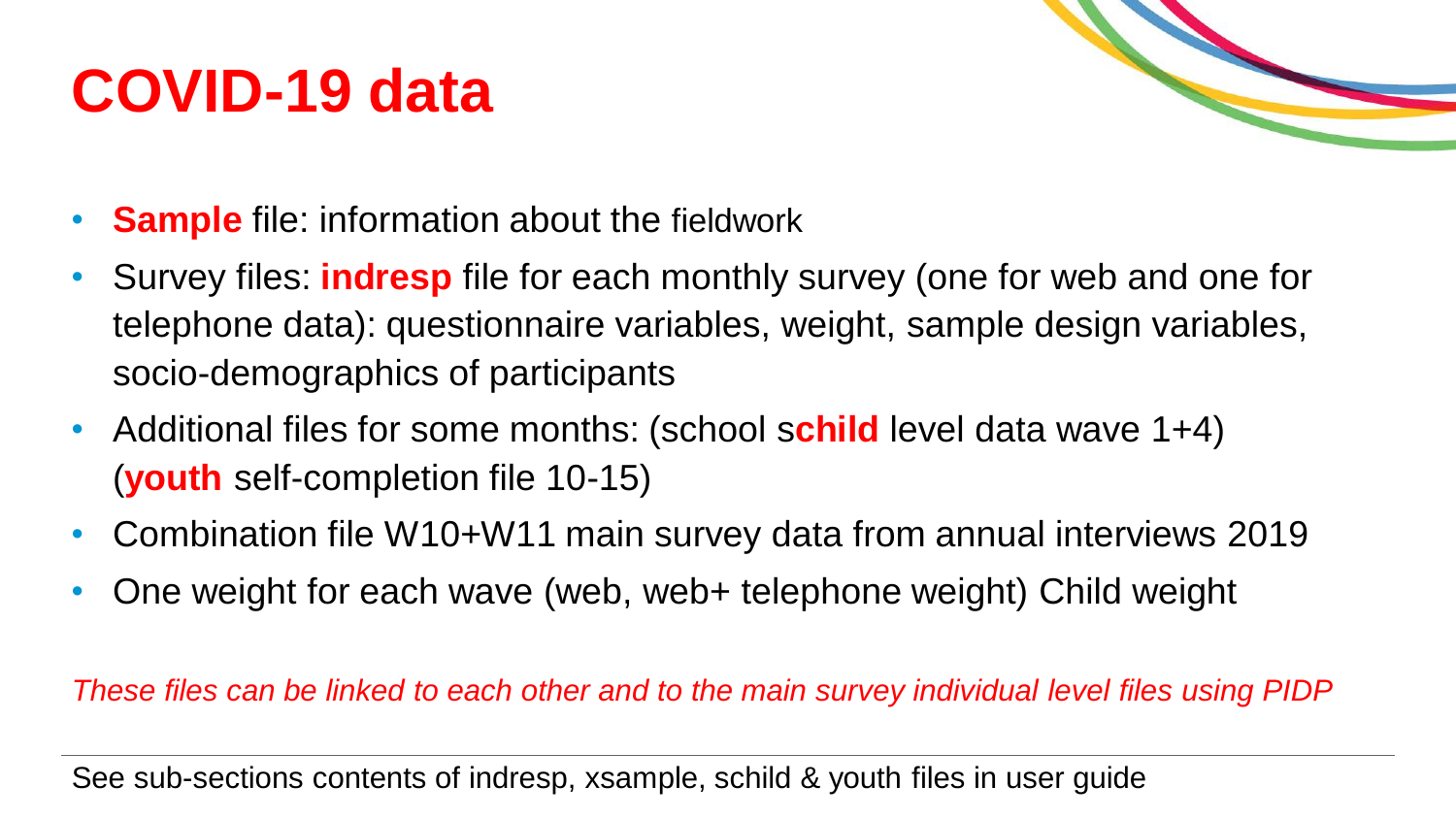## **COVID-19 data/var names**

#### • **File names:**

- prefix includes 'c' to reflect COVID survey
- Second letter denotes wave of survey ca\_, cb\_, cc\_, cd\_
- Suffix denotes web, telephone or youth paper self-completion \_w, \_t, \_p
- ik\_ files contain the 2019 data
- **Variable names**:
- Modified variable from the main survey suffix\_cv
- Derived variables suffix dv
- Prefix i\_to k\_from main survey waves 9 to 11
- Prefix jk\_ combination of W10 (j) + W11 (k) 2019 annual data

See sub-section data structure in user guide

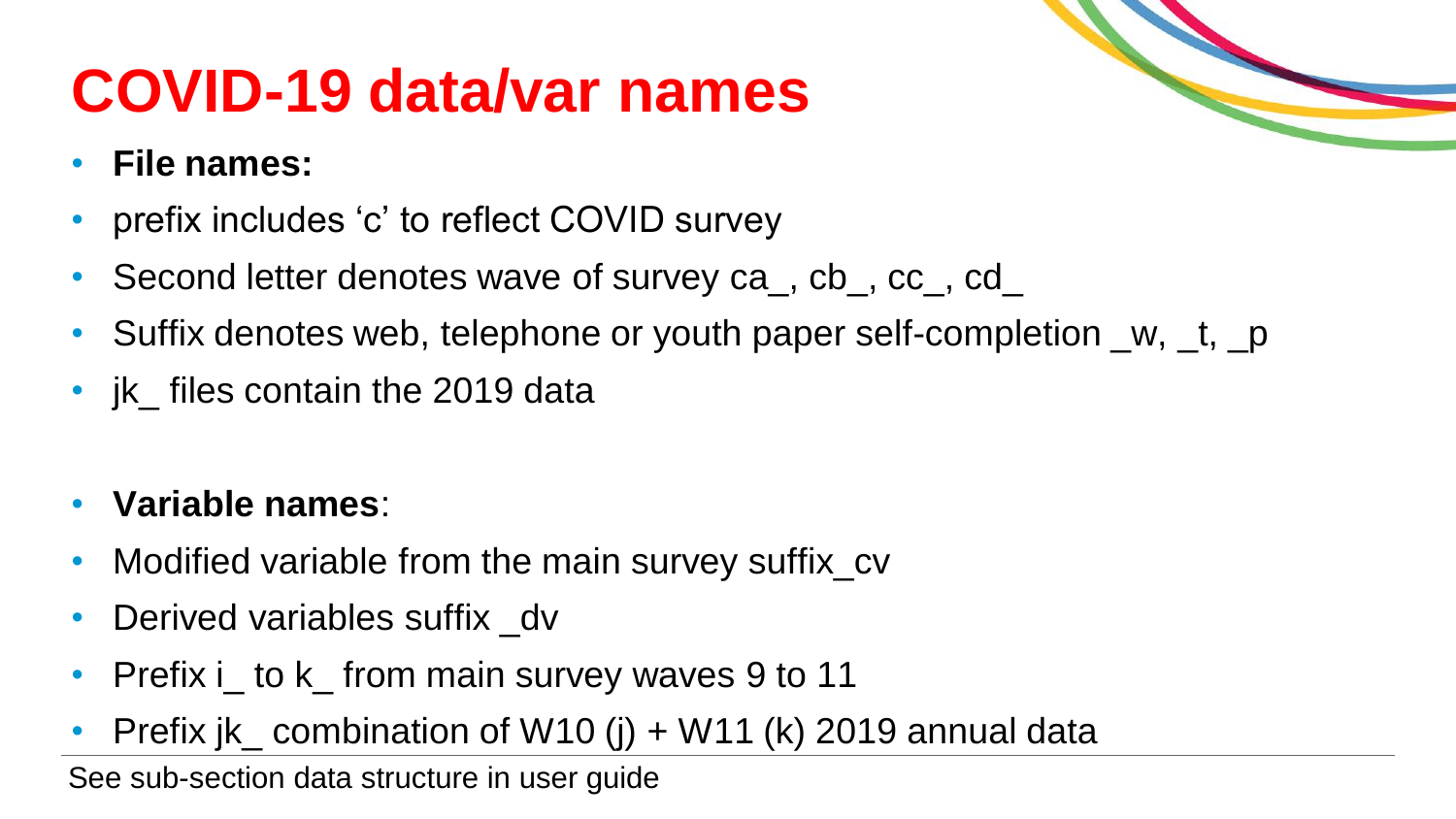### **COVID-19 survey: core & rotating content**

| <b>Module</b>                               | <b>April</b> | May          | June         | July         | <b>Sept</b>  | Nov          |
|---------------------------------------------|--------------|--------------|--------------|--------------|--------------|--------------|
| ID & household composition CORE             | $\checkmark$ | $\checkmark$ | $\checkmark$ | $\checkmark$ | $\checkmark$ | $\checkmark$ |
| Household relationships                     |              | $\checkmark$ | $\checkmark$ | $\checkmark$ | $\checkmark$ | $\checkmark$ |
| Coronavirus illness CORE                    | $\checkmark$ | $\checkmark$ | $\checkmark$ | $\checkmark$ | $\checkmark$ | $\checkmark$ |
| Household coronavirus                       |              |              | $\checkmark$ |              |              | $\checkmark$ |
| Long-term health conditions management CORE | $\checkmark$ | $\checkmark$ | $\checkmark$ | $\checkmark$ | $\checkmark$ | $\checkmark$ |
| Caring within household                     |              |              |              | $\checkmark$ |              | $\checkmark$ |
| Caring outside household (reciprosity)      | $\checkmark$ |              |              |              |              | $\checkmark$ |
| <b>GHQ CORE</b>                             | $\checkmark$ | $\checkmark$ | $\checkmark$ | $\checkmark$ | $\checkmark$ | $\checkmark$ |
| Loneliness CORE                             | $\checkmark$ | $\checkmark$ | $\checkmark$ | $\checkmark$ | $\checkmark$ | $\checkmark$ |
| Religion                                    |              |              |              | $\checkmark$ |              |              |
| Life satisfaction                           |              | $\checkmark$ |              | $\checkmark$ | $\checkmark$ | $\checkmark$ |
| Exercise                                    | $\checkmark$ |              |              |              |              |              |
| Sleep                                       |              |              |              | $\checkmark$ |              |              |
| Diet & food security                        | $\checkmark$ |              |              | $\checkmark$ |              |              |
| Nutrition                                   |              |              |              | $\checkmark$ |              |              |
| Alcohol consumption                         | $\checkmark$ |              |              |              |              |              |
| Smoking                                     | $\checkmark$ |              |              |              |              |              |
| <b>Employment CORE</b>                      | $\checkmark$ | $\checkmark$ | $\checkmark$ | $\checkmark$ | $\checkmark$ | $\checkmark$ |
| <b>Work conditions</b>                      |              |              | $\checkmark$ |              | $\checkmark$ |              |
| Travel to work                              |              |              | $\checkmark$ |              | $\checkmark$ |              |
|                                             |              |              |              |              |              |              |



For full questionnaire content see the long-term content plan:

https://www.understandingsociety. [ac.uk/sites/default/files/downloads/](https://www.understandingsociety.ac.uk/sites/default/files/downloads/documentation/covid-19/covid_survey_content_plan.pdf) documentation/covid-19/covid\_survey\_content\_plan.pdf

See Questionnaire content section in the user guide

<https://www.understandingsociety.ac.uk/documentation/covid-19/user-guide>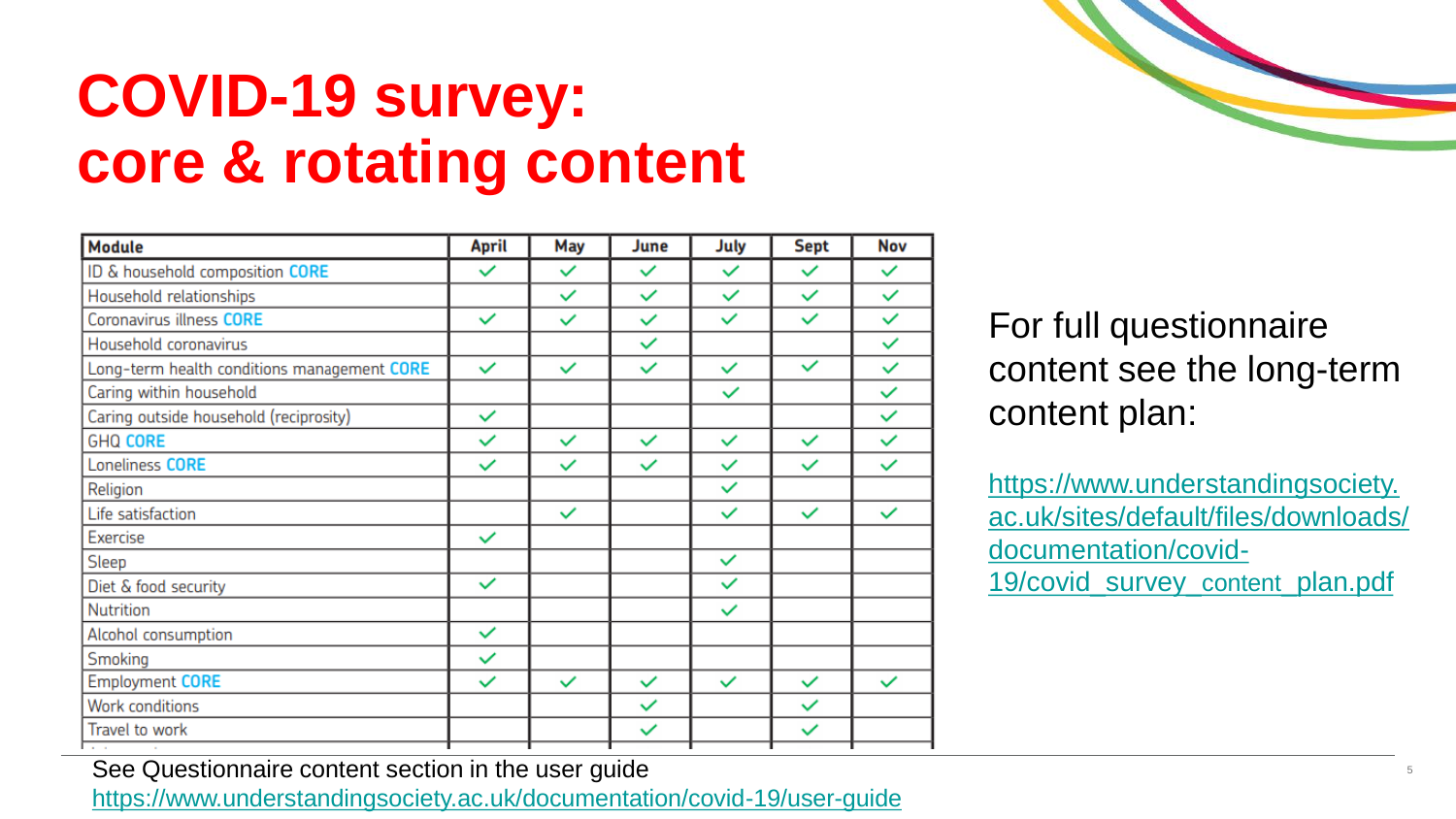# **COVID-19: supporting data/linking**

- Interim data from main annual survey  $\frac{\text{S}\text{N}6614}{\text{W}}$  W10 (year 2) + W11 (year 1):
- jk\_child\_cv
- jk\_egoalt\_cv
- jk\_hhresp\_cv
- jk hhsamp cv
- jk\_indall\_cv
- jk indresp cv
- jk\_indsamp\_cv
- jk newborn cv
- jk\_parstyle\_cv
- **ik\_youth\_cv**
- Researchers can draw on past information collected in interviews from Understanding Society (BHPS 1991–2008, UKHLS 2009– )



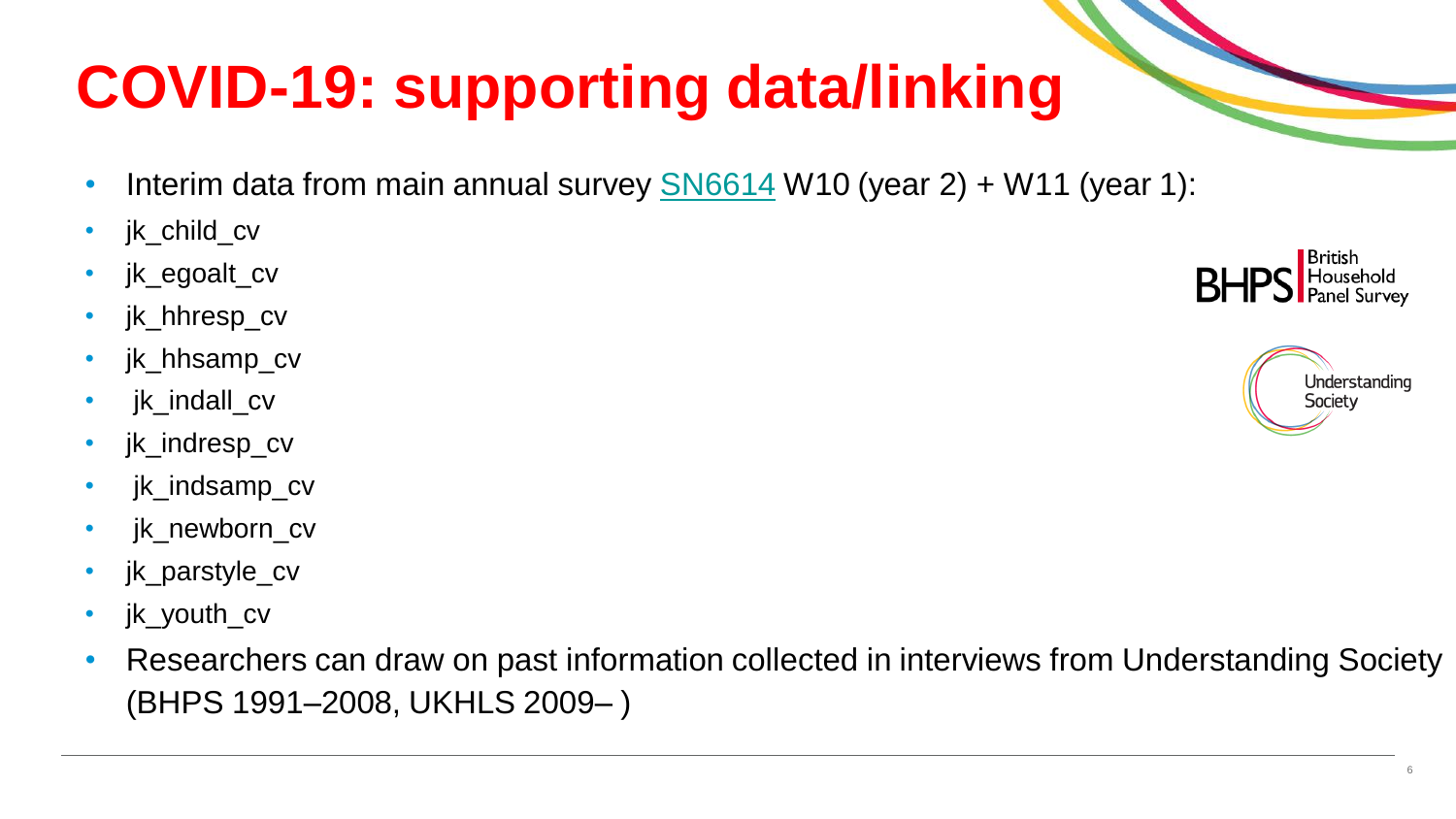## **COVID-19: Special licence**



- COVID-19 geographical identifiers:
	- LSOA 2011

<https://beta.ukdataservice.ac.uk/datacatalogue/studies/study?id=8663>

• Local Authority District

<https://beta.ukdataservice.ac.uk/datacatalogue/studies/study?id=8664>

• Understanding Society: Waves 1-9, 2009-2018 and Harmonised BHPS: Waves 1-18, 1991-2009: Special Licence Access <https://beta.ukdataservice.ac.uk/datacatalogue/studies/study?id=6931>